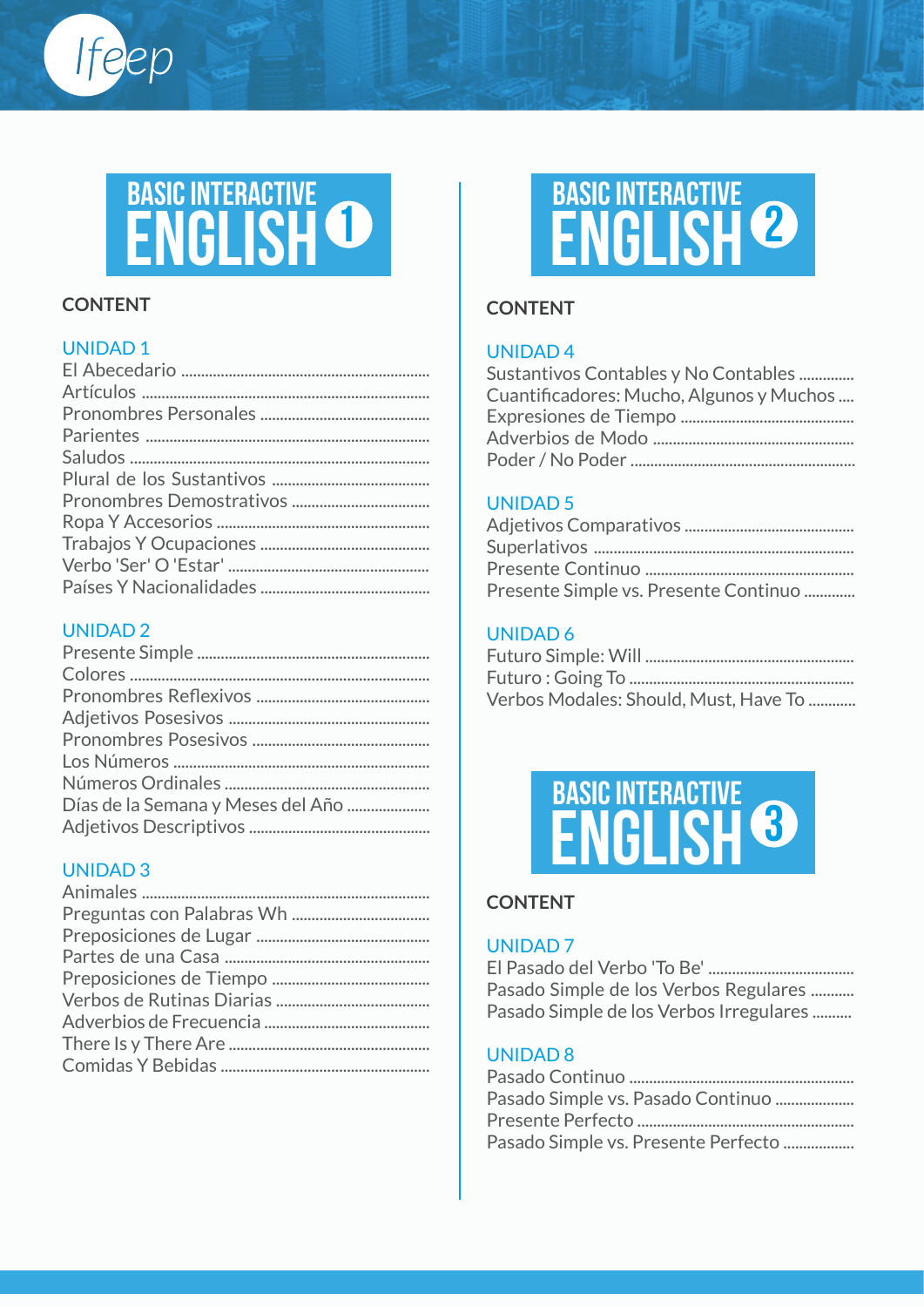# INTERMEDIATE INTERACTIVE<br>
ENGLISH<sup>O</sup>

#### **CONTENT**

Ifeep

#### UNIT<sub>1</sub>

| Modal verbs: ought to, may, might, could, had |
|-----------------------------------------------|
|                                               |
|                                               |
|                                               |
|                                               |

#### UNIT<sub>2</sub>

| Future: Will, going to, present continuous and |
|------------------------------------------------|
|                                                |
|                                                |
|                                                |
|                                                |
|                                                |
|                                                |

#### UNIT<sub>3</sub>

# INTERMEDIATE INTERACTIVE<br>ENGLISH<sup>2</sup>

#### **CONTENT**

#### UNIT<sub>4</sub>

#### UNIT<sub>5</sub>

#### UNIT<sub>6</sub>



#### **CONTENT**

#### UNIT<sub>7</sub>

#### UNIT<sub>8</sub>

#### UNIT<sub>9</sub>